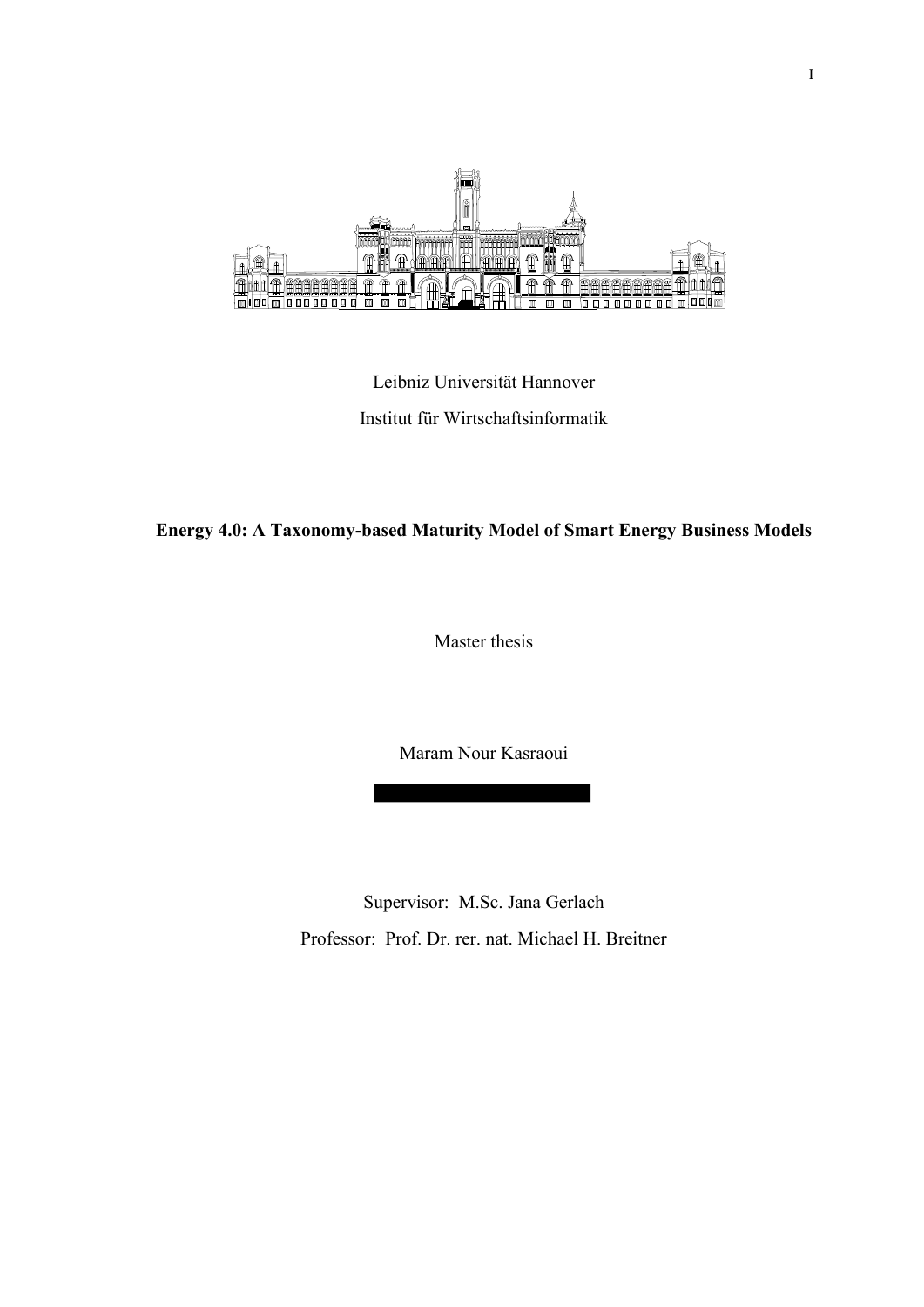# (Thema)

# **Energy 4.0: A Taxonomy-based Maturity Model of Smart Energy Business Models**

Masterarbeit zur Erlangung des akademischen Grades "Master of Science (M. Sc.)" im Studiengang Wirtschaftsingenieur der Fakultät für Elektrotechnik und Informatik, Fakultät für Maschinenbau und der Wirtschaftswissenschaftlichen Fakultät der Leibniz Universität Hannover vorgelegt von

Name: Kasraoui

Vorname: Maram Nour

Prüfer: Prof. Dr. rer. nat. Michael H. Breitner

--------------------- ------------------------ ------------------------ -----------------------

Ort, den\* \*(Datum der Abgabe) Hannover, 25.05.2022

Contents

-

| 1.               |  |
|------------------|--|
| 1.1              |  |
| 1.2              |  |
| 1.3              |  |
| 2.               |  |
| 2.1              |  |
| 2.2              |  |
| 2.3              |  |
| 3.               |  |
| $\overline{4}$ . |  |
| 4.1              |  |
| 4.1.1            |  |
| 4.1.2            |  |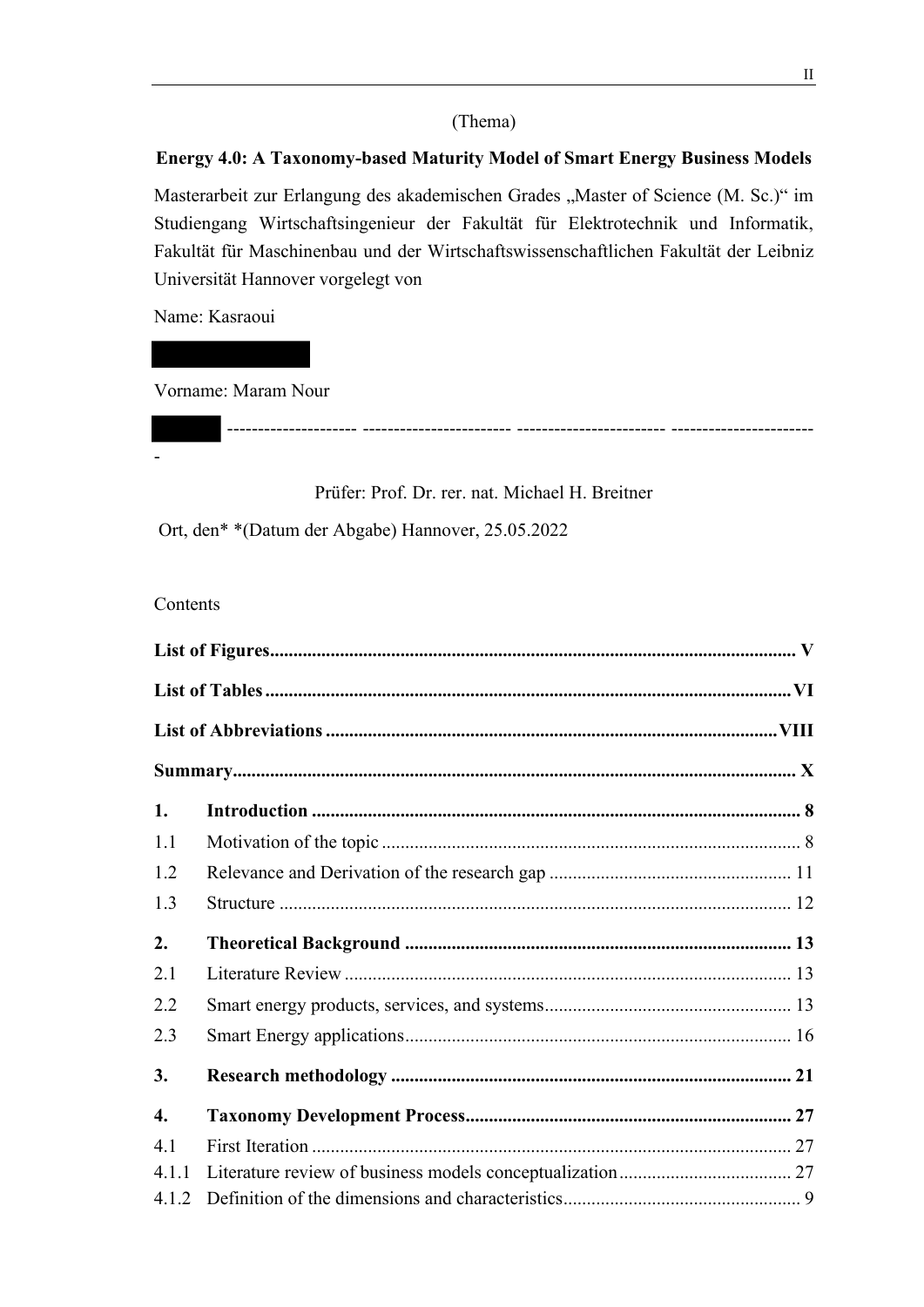| 10.<br>10.1<br>10.2<br>10.3<br>10.4<br>10.5<br>10.6 |                                                                                                                                                               |  |  |
|-----------------------------------------------------|---------------------------------------------------------------------------------------------------------------------------------------------------------------|--|--|
|                                                     |                                                                                                                                                               |  |  |
|                                                     |                                                                                                                                                               |  |  |
|                                                     |                                                                                                                                                               |  |  |
|                                                     |                                                                                                                                                               |  |  |
|                                                     |                                                                                                                                                               |  |  |
|                                                     |                                                                                                                                                               |  |  |
|                                                     |                                                                                                                                                               |  |  |
| 9.                                                  |                                                                                                                                                               |  |  |
|                                                     |                                                                                                                                                               |  |  |
|                                                     |                                                                                                                                                               |  |  |
| 8.                                                  |                                                                                                                                                               |  |  |
| 7.                                                  |                                                                                                                                                               |  |  |
| 6.                                                  |                                                                                                                                                               |  |  |
| 5.3                                                 |                                                                                                                                                               |  |  |
| 5.2                                                 |                                                                                                                                                               |  |  |
| 5.1                                                 |                                                                                                                                                               |  |  |
| 5.                                                  | Development of a Maturity Model for Smart Energy Business Models 9                                                                                            |  |  |
| 4.5                                                 |                                                                                                                                                               |  |  |
| 4.4                                                 |                                                                                                                                                               |  |  |
| 4.3                                                 |                                                                                                                                                               |  |  |
| 4.2.3                                               | Evaluation of the appropriateness of the first dimensions and characteristics                                                                                 |  |  |
|                                                     | SDG 13: Take urgent action to combat climate change and its impacts  17                                                                                       |  |  |
|                                                     | SDG 7: Ensure access to affordable, reliable, sustainable and modern energy for all  17<br>SDG 12: Ensure sustainable consumption and production patterns  17 |  |  |
| 4.2.2                                               |                                                                                                                                                               |  |  |
| 4.2.1                                               |                                                                                                                                                               |  |  |
| 4.2                                                 |                                                                                                                                                               |  |  |
|                                                     |                                                                                                                                                               |  |  |
| 4.1.4                                               |                                                                                                                                                               |  |  |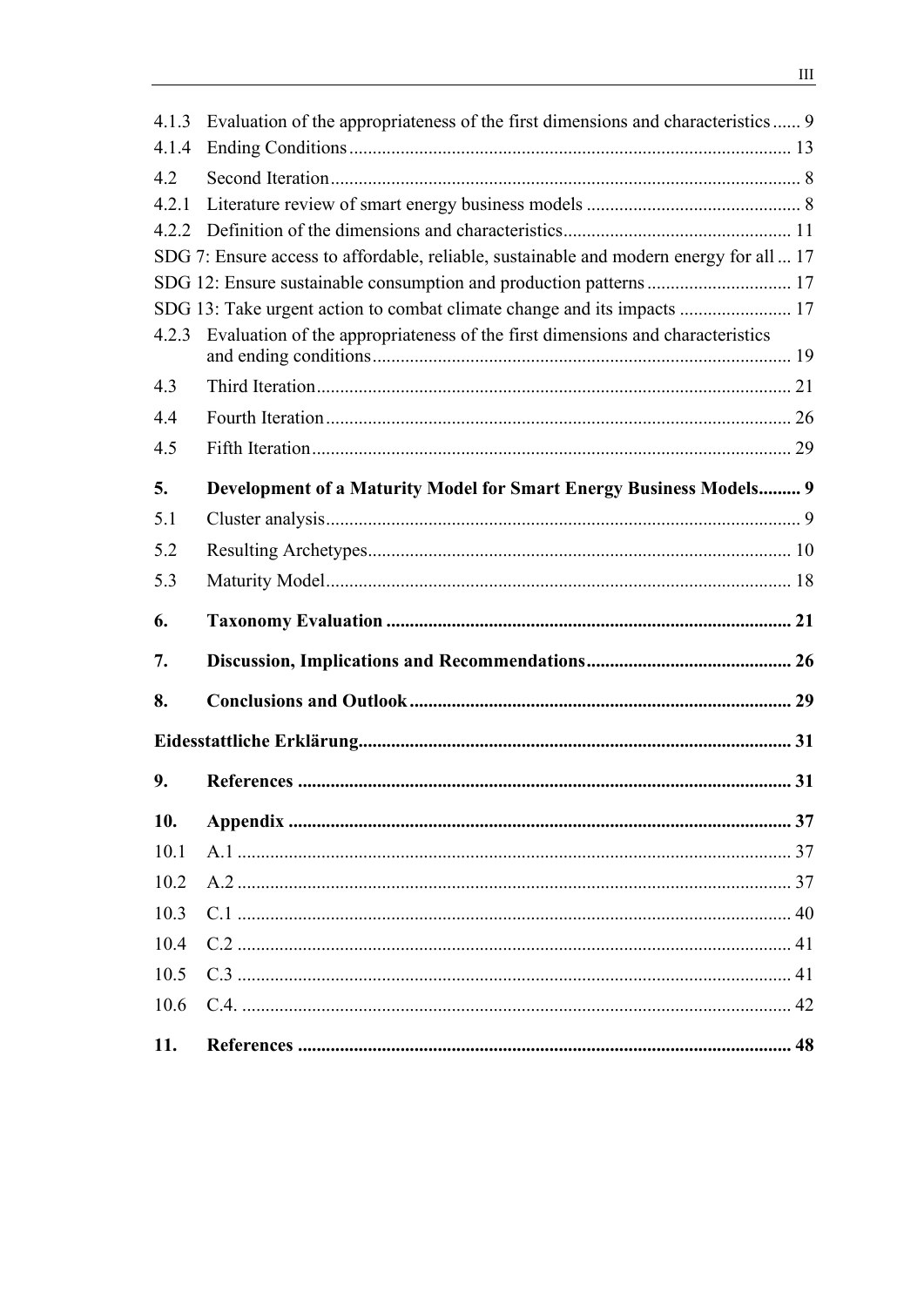## <span id="page-3-0"></span>**1. Introduction**

#### <span id="page-3-1"></span>**1.1 Motivation of the topic**

- The energy sector is in a state of continuous transformation in line with the technological, political and socio-economic changes associated with widereaching implications for global energy industries and actors (Fattouh et al., 2019; Moe, 2010)
- Recently, the Covid-19 pandemic not only had a considerable impact on the global economy and people's daily lives, but it was also a triggering event for lasting transformations in several sectors, including the energy sector. Indeed, one of the major impacts of COVID-19 on the energy sector is the oil price shock exacerbated by around 60% drop in oil prices (Abu-Rayash, A., & Dincer, I., 2020). This sudden shift in prices has mostly resulted in economic implications for fragile oil-exporting developing countries, making the need for a transition to a more diversified and resilient energy future even more urgent (Engebretsen, R., & Anderson, C, 2020).
- Furthermore, the fall in oil prices due to the pandemic was accompanied by a decrease of 4% in the global energy demand in 2020, which is the largest decline since World War II and the largest ever absolute decline (IEA, 2021) .
- Indeed, large electricity consumers such as industrial and commercial buildings have been forced to shut down or switch to minimum operating levels due to the restrictive policies (Figure 1). On the other hand, residential load has increased as people have been forced to stay in their homes (H. Zhong et al., 2020; Jiang et al., 2021).
- Such changes in electricity demand could lead to a sudden influx of unplanned electricity flows, which unbalances the conventional power grid and threatens the electricity supply (Abrahamsen et al., 2021). To improve the grid's ability to cope with changes in electricity supply and demand, new management, control methods as well as a more efficient distribution of energy are required. Therefore, electricity networks must integrate new technologies that guarantee an efficient and secure supply of electricity (Abrahamsen et al., 2021). Such power grids are, as defined by the European Commission, capable of the smart integration of the behavior and activities of different consumers and/or producers to maintain an efficient, sustainable, economical and secure supply of electricity (European Union, 2013).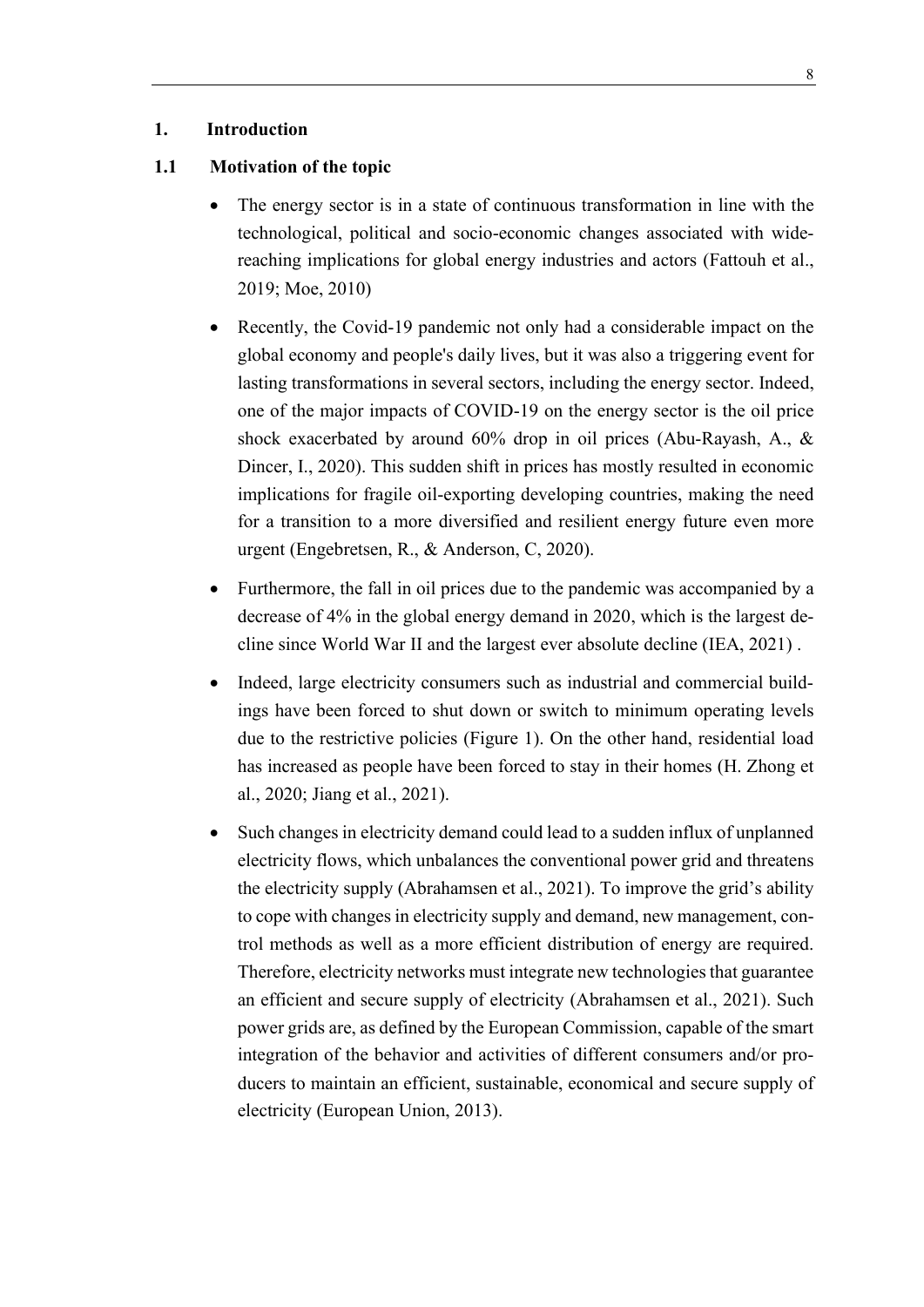#### Electricity Use Before and During the COVID-19 Pandemic



Figure 1: Electricity use before and after the COVID-19 Pandemic (NBER, 2022)

- However, it is important to highlight that the decrease in energy demand has mainly affected conventional energy resources (IEA, 2021). On the other hand, the demand for renewable energy has increased by 3% in 2020 according to the International Energy Agency statistics (IEA, 2021). Thus, renewable energies certainly remain the success story of the Covid-19 era.
- Nevertheless, an unexpected and sharp increase in the renewables demand could lead to significant challenges for the energy sector. In fact, the intermittent renewable energy production leads to variability in the electricity production, which leads to technical problems impairing the grid stability and supply reliability (Piel et al., 2017).
- Indeed, even though the focus is often directed towards optimized power grids, they are only one aspect of an integrated smart energy system (Mathiesen et al., 2015). For all the actors of the energy sector to have control over the current energy systems and to better manage the possible changes that might occur in the future, it is crucial to take into consideration all the parameters and applications of energy systems and develop innovative energy business models on their basis (Mathiesen et al., 2015). This assumption gives, therefore, rise to the question of integrating new technologies to adopt a smart energy system (Mathiesen et al., 2015).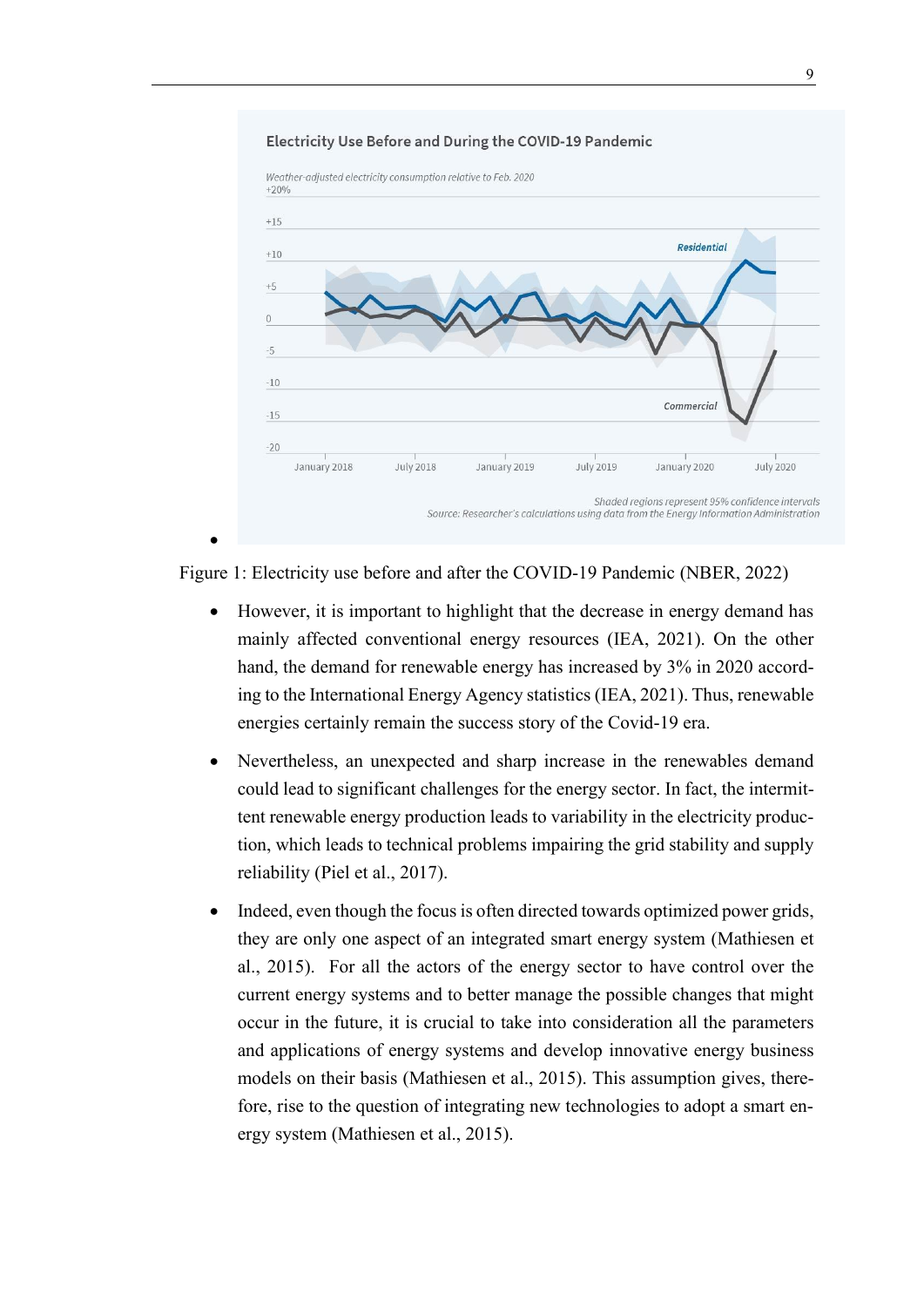As illustrated in Figure 2, which indicates the different parts of an integrated smart energy system, technologies such as the Internet of Things (IoT) can be integrated into many applications along the energy supply chain, such as optimized energy grids, smart buildings and smart mobility (Motlagh et al., 2020)*.*



Figure 2: Applications of IoT in an integrated smart energy system (Motlagh et al., 2020)

- In this context, innovative technological solutions are changing the energy sector and opening new pathways to energy monitoring, optimization, and autonomous capabilities (Gielen et al., 2021; Paukstadt et al., 2019). These technologies, also known as information and communication technologies (ICT), are the basis for innovative or intelligent digital services, which promise new values to customers in several sectors, including the energy sector (Paukstadt et al., 2019). As a result, these emerging transformations in the energy sector l have a major impact on energy business models (Rodríguez-Molina et al., 2014).
- To leverage new technologies, it is essential to understand the implications of these developments on both existing and new energy business models, especially since the latter can increase economic value. These new models help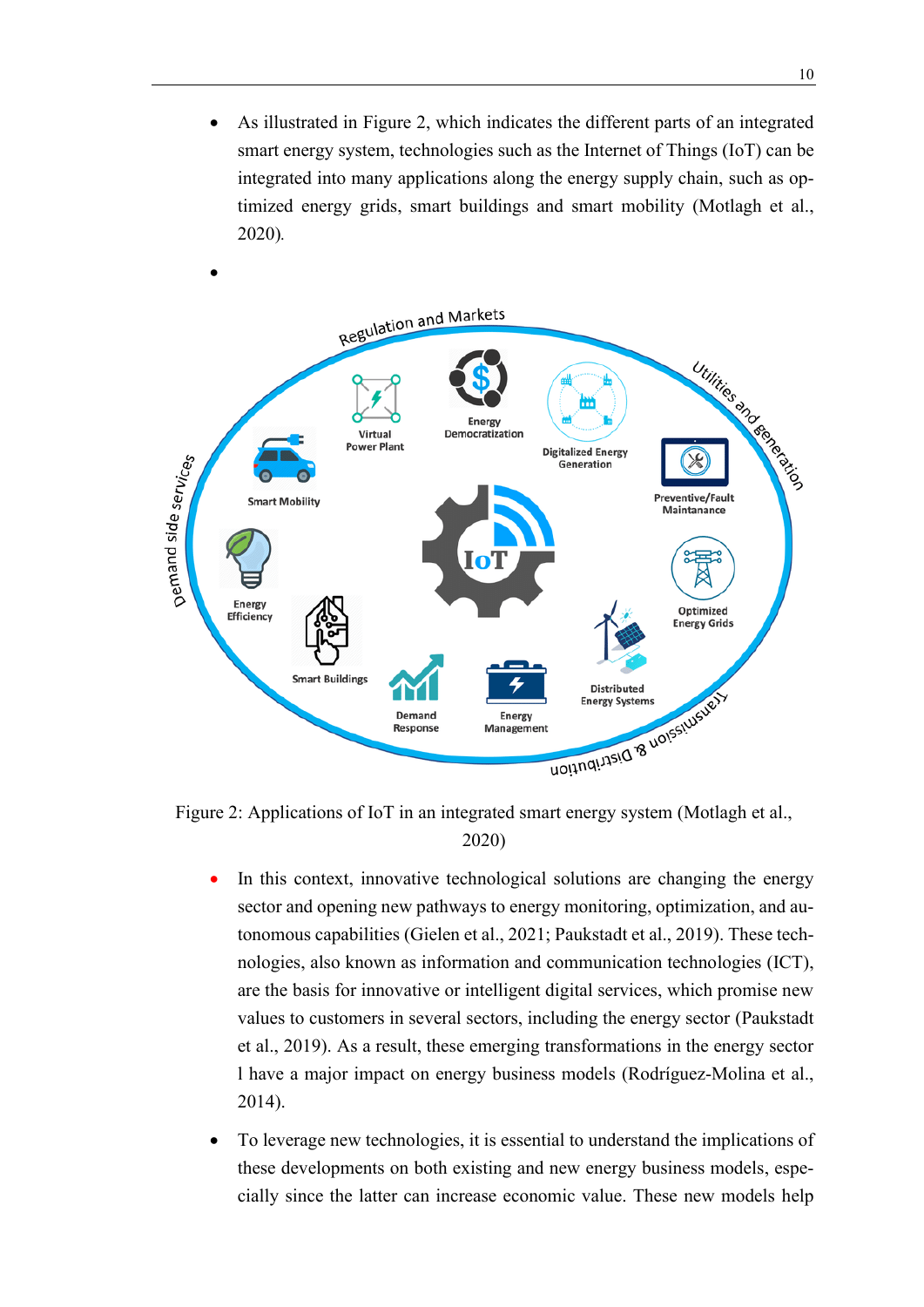organizations to gain insight into their market position and to innovate because they outline and simplify the way a company creates and captures value (Paukstadt, Strobel, Eicker, 2019).

• The following section highlights the research gap and formulates the central research questions of this work.

## <span id="page-6-0"></span>**1.2 Relevance and Derivation of the research gap**

Studies on smart energy business models are of great importance to understand their different structures and components as well as to discern their mutual influence. However, little research has been conducted on this topic as we have noticed in our extensive literature research (outlined in the second and fourth chapters).

In fact, the role and importance of technologies in the energy sector has been the subject of several scientific papers. However, their impact on economic models, the resulting applicable maturity model, as well as the interdependence and mutual influence between the different applications have remained mostly overlooked. In addition, most of the scientific studies that have addressed this topic are focused on a specific application, such as "smart home" (Andraschko et al., 2021; Balakrishnan et al., 2018; Kim et al., 2021), or "smart grid" (Rodríguez-Molina et al., 2014). Based on a search of academic literature, we realized that only two studies (Chasin et al., 2020; Paukstadt et al., 2019) treated the different smart energy business models as a whole. But then again, (Paukstadt et al., 2019) mainly targeted the residential sector and ignored the industrial or commercial sectors for example. Furthermore, the question of sustainable development was not clearly addressed in (Paukstadt et al., 2019). However, (Chasin et al., 2020) addressed the missing aspects in (Paukstadt et al., 2019) from a practitioner's point of view, it has also analyzed the building blocks of smart energy business models as well as the potential of smart energy technologies. While this study certainly provides a more comprehensive overview of smart energy business models, it does not offer a practical approach to classifying realworld objects into different categories to better understand the practical similarities and differences among the different business models.

These observations underscore the importance of conducting a detailed and clear study that aims to gain a first and deeper insight into the adoption of smart systems in the energy sector, hence the creation of smart energy business models. More comprehensively, this research has the particularity of providing a more in-depth overview of the status of smart business models in the energy sector, an emerging question that is treated as a single entity in our study, i.e. by combining several aspects of the topic from different perspectives: an economic perspective dealing with the economic aspects of smart energy Busi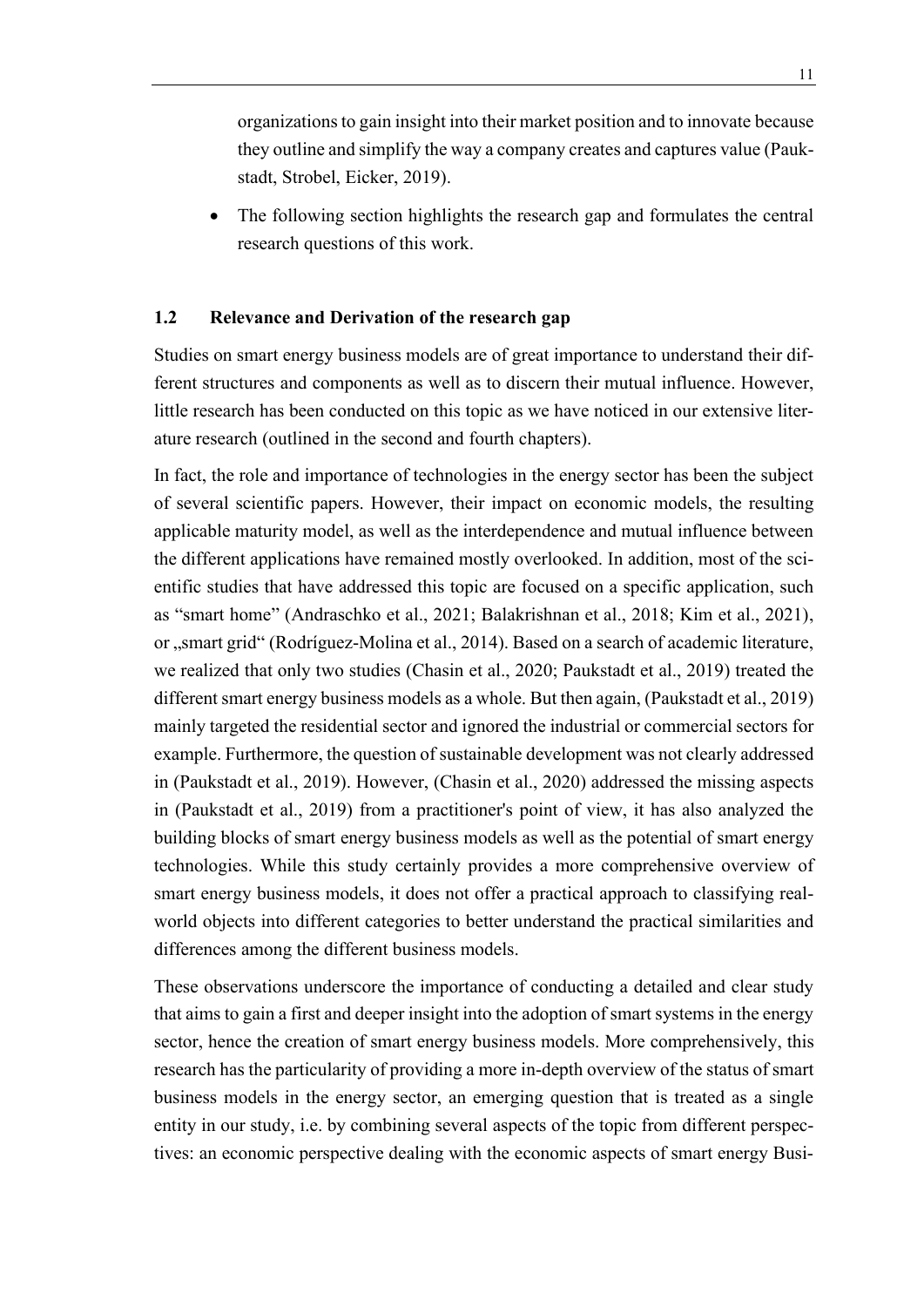ness Models (BMs), a technical perspective dealing with the different enabling technologies and a societal perspective dealing with their sustainability. In this sense, it participates in the achievement of one of the objectives that we have set for the research: providing a maturity model for analyzing and evaluating the success of companies in integrating technologies into their business models to help them later determine what capabilities they need to acquire, to improve their performance (Becker et al., 2009).

Thus, this research serves as a preliminary exploratory study and attempts to answer the following questions:

RQ1: How can smart energy business models be classified within a taxonomy?

RQ2: Which implications and recommendation can be deduced from this taxonomy to help smart energy companies identify and optimize their current situation?

# <span id="page-7-0"></span>**1.3 Structure**

The thesis is articulated in four chapters: first a theoretical background literature review Chapter 3 presents the methodology used to conduct the research. First, we present the research design, the research strategy, i.e. qualitative content analysis complemented by a strong processual approach, according to an abductive reasoning; and finally the research method, that of the multi-case study.

and, finally, the results and contributions of our research (chapter 4).

Chapter 4 explains the development process of the taxonomy by describing the first and second iterations, which are conceptual to empirical, and then the third, fourth and fifth, which are empirical to conceptual

Chapter 5 presents the development of the maturity model. Frist, we will analyse the clustering process. Second, we will present the resulting archetypes, and finally we will deduct the maturity model.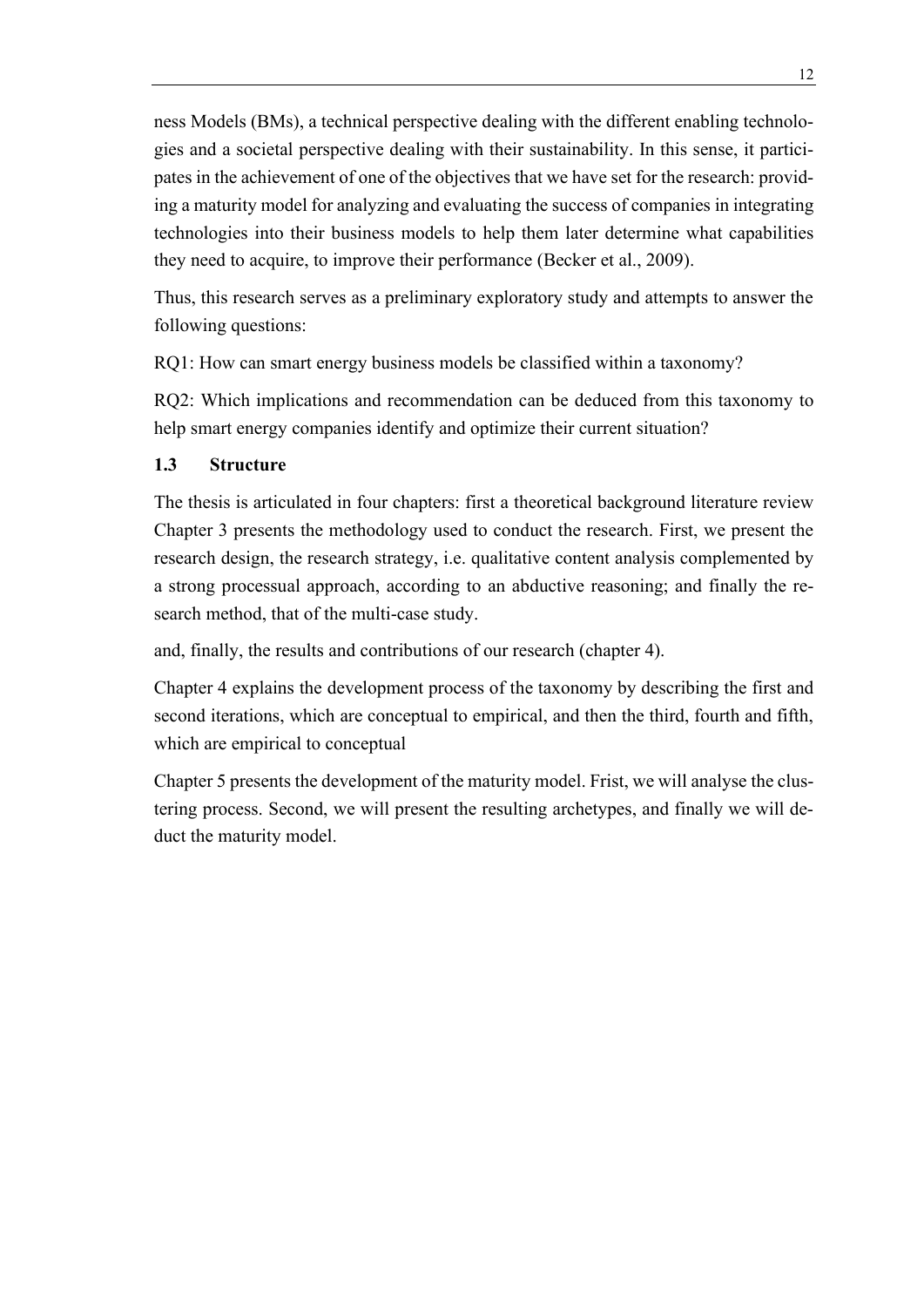## <span id="page-8-0"></span>**8. Conclusions and Outlook**

The rise of information and communication technologies in the energy sector has led to the creation of new BMs. This taxonomy for smart energy BMs was created using an iterative manner to aid in the description, analysis, and innovation of BMs. Based on systematic and keyword-based literature review, we derive domain-specific dimensions and characteristics for our preliminary taxonomy. Then, we evaluate the taxonomy by applying it on a sample of objects. The observations are used to further develop the dimensions and characteristics. Where some dimensions/characteristics were considered useless or redundant and were completely removed, others only needed to be modified. We noticed improved, but we did not fulfill the ending conditions. These conditions were achieved at the fifth iteration and we obtained a complete and concise taxonomy.

It can be used as a platform for academics and practitioners to discuss the current state of the smart energy domain. Furthermore, because our taxonomy is extendable, academics and practitioners can edit, merge, add, and delete features and dimensions to meet their specific needs. It can encourage companies to capture the potential of integrating their business models in other fields of the energy sector which they do not yet cover. The survey taken by various specialist from concerned fields confirmed the usefulness and relevance of our taxonomy, even though we were face with various limitations that required further research steps

The first limitation to the research was that BMs of smart energy firms were examined mostly based on their websites for the empirical iteration. The classification of objects in this case is based on secondary data found on websites. As a result, some characteristics of BMs, such as revenue sources or a deep study of partnerships, can be difficult to spot. Future research in this area could help us better understand ecosystems and cooperation kinds in the context of smart energy. As brought to our intention by the participants in the evaluation survey, there are no dimensions that describe the savings potential of the smart energy BMs as well as their return on investment. We therefore recommend that these aspects be considered in future research. While we present the archetypal patterns in the smart energy field, we do not mention the reasons behind the establishment of such archetypes, which can another focus point for future research. Furthermore, the maturity model developed in our research is not general and requires every organization to define a corresponding methodology and identify its own levels.